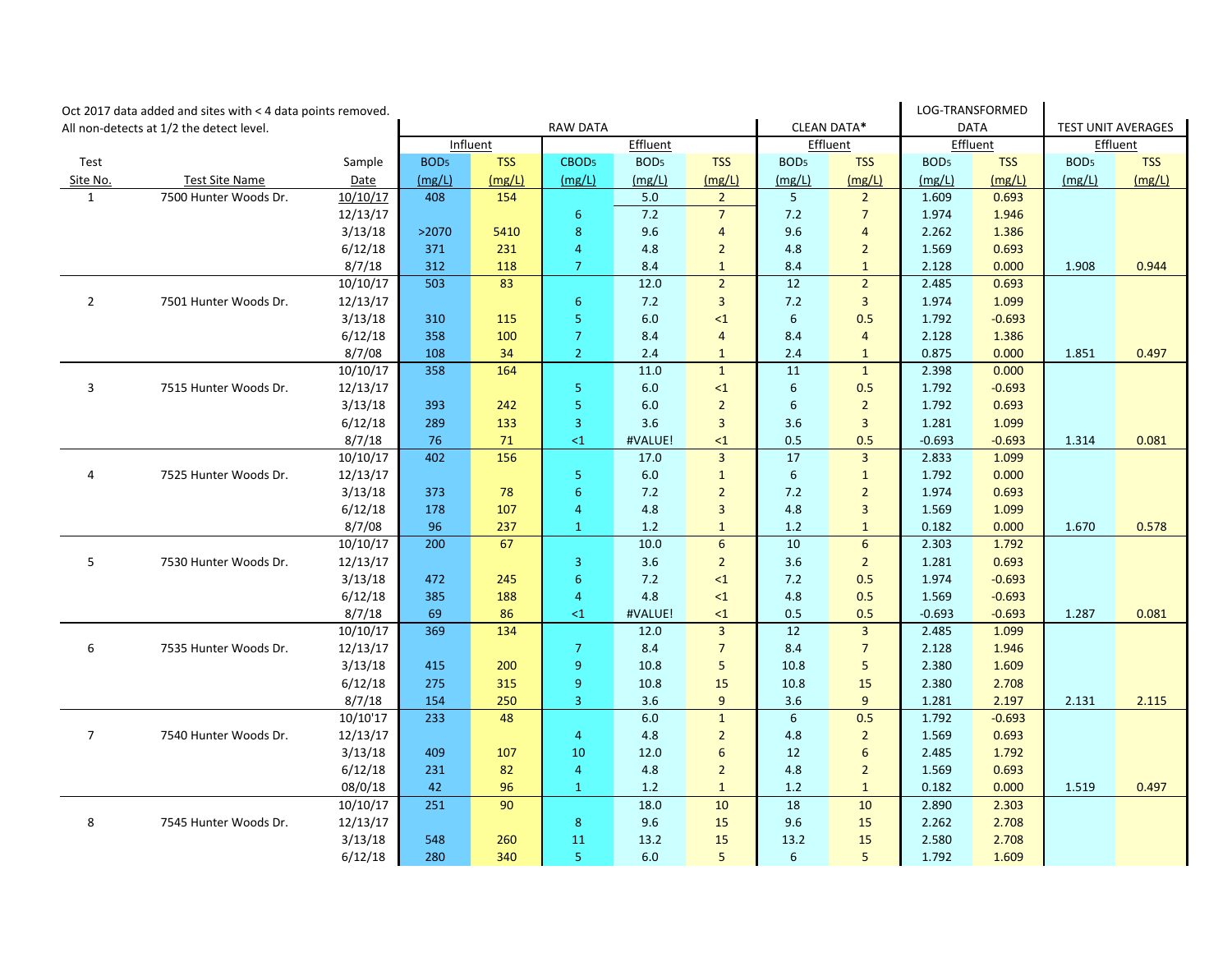|    |                       | 8/7/18               | 89         | 140        | $\overline{2}$   | 2.4              | $\overline{\mathbf{3}}$          | 2.4                    | 3                       | 0.875          | 1.099          | 2.080 | 2.085    |
|----|-----------------------|----------------------|------------|------------|------------------|------------------|----------------------------------|------------------------|-------------------------|----------------|----------------|-------|----------|
|    |                       | 10/10/17             |            |            |                  |                  |                                  |                        |                         |                |                |       |          |
| 9  | 7550 Hunter Woods Dr. | 12/13/17             |            |            |                  |                  |                                  |                        |                         |                |                |       |          |
|    |                       | $\mathsf{NS}\xspace$ |            |            |                  |                  |                                  |                        |                         |                |                |       |          |
|    |                       | <b>NS</b>            |            |            |                  |                  |                                  |                        |                         |                |                |       |          |
|    |                       | ${\sf NS}$           |            |            |                  |                  |                                  |                        |                         |                |                |       |          |
|    |                       | 10/10/17             | 360        | 106        |                  | $\frac{13.0}{ }$ | $\overline{2}$                   | 13                     | $\overline{2}$          | 2.565          | 0.693          |       |          |
| 10 | 7415 Signal Hill Rd.  | 12/13/17             |            |            | 10               | 12.0             | 17                               | 12                     | 17                      | 2.485          | 2.833          |       |          |
|    |                       | 3/13/18              | 496        | 340        | 13               | 15.6             | 27                               | 15.6                   | 27                      | 2.747          | 3.296          |       |          |
|    |                       | 6/13/18              | 205        | 250        | $\boldsymbol{6}$ | $7.2$            | 11                               | 7.2                    | 11                      | 1.974          | 2.398          |       |          |
|    |                       | 8/8/18               | 161        | 71         | $\overline{7}$   | 8.4              | 11                               | 8.4                    | 11                      | 2.128          | 2.398          | 2.380 | 2.324    |
|    |                       | 10/10/17             |            |            |                  |                  |                                  |                        |                         |                |                |       |          |
| 11 | 7425 Signal Hill Rd.  | 12/13/17             |            |            |                  |                  |                                  |                        |                         |                |                |       |          |
|    |                       | 3/13/18              |            |            |                  |                  |                                  |                        |                         |                |                |       |          |
|    |                       | <b>NS</b>            |            |            |                  |                  |                                  |                        |                         |                |                |       |          |
|    |                       | <b>NS</b>            |            |            |                  |                  |                                  |                        |                         |                |                |       |          |
|    |                       | 10/10/17             | 289        | 80         |                  | 12.0             | $\overline{4}$                   | 12                     | $\overline{4}$          | 2.485          | 1.386          |       |          |
| 12 | 7603 Signal Hill Rd.  | 12/13/17             |            |            | 4                | 4.8              | 6                                | 4.8                    | 6                       | 1.569          | 1.792          |       |          |
|    |                       | 3/13/18              | 348        | 98         | 5                | 6.0              | $1\,$                            | 6                      | $\mathbf{1}$            | 1.792          | 0.000          |       |          |
|    |                       | 6/13/18              | 108        | 160        | 3                | 3.6              | 5                                | 3.6                    | 5                       | 1.281          | 1.609          |       |          |
|    |                       | 8/8/18               | 246        | 323        | $\overline{2}$   | 2.4              | $\overline{\mathbf{3}}$          | 2.4<br>$\overline{27}$ | 3                       | 0.875          | 1.099          | 1.600 | 1.177    |
|    |                       | 10/10/17             | 267        | 48         |                  | 27.0             | 5                                |                        | 5                       | 3.296          | 1.609          |       |          |
| 13 | 7607 Signal Hill Rd.  | 12/13/17             |            |            | $6\,$            | 7.2              | 5                                | 7.2                    | 5                       | 1.974          | 1.609          |       |          |
|    |                       | 3/13/18              | 524        | 129        | $\bf 8$          | 9.6              | $\overline{4}$                   | 9.6                    | $\overline{4}$          | 2.262          | 1.386          |       |          |
|    |                       | 6/13/18<br>8/8/18    | 396        | 436<br>432 | $\overline{2}$   | 2.4<br>6.0       | $\overline{2}$<br>$\overline{3}$ | 2.4<br>$6\phantom{1}$  | $\overline{2}$<br>3     | 0.875          | 0.693<br>1.099 |       |          |
|    |                       | 10/10/17             | 153<br>219 | 74         | 5 <sub>1</sub>   | 11.0             | $\leq 1$                         | 11                     | 0.5                     | 1.792<br>2.398 | $-0.693$       | 2.040 | 1.279    |
| 14 | 7651 Signal Hill Rd.  | 12/13/17             |            |            | $\overline{7}$   | 8.4              | 5                                | 8.4                    | 5                       | 2.128          | 1.609          |       |          |
|    |                       | 3/13/18              | 331        | 70         | $12\,$           | 14.4             | 11                               | 14.4                   | 11                      | 2.667          | 2.398          |       |          |
|    |                       | 6/13/18              | 104        | 124        | 3                | 3.6              | 9                                | 3.6                    | 9                       | 1.281          | 2.197          |       |          |
|    |                       | 8/8/18               | 108        | 62         | $\overline{3}$   | 3.6              | $\overline{4}$                   | 3.6                    | $\overline{4}$          | 1.281          | 1.386          | 1.951 | 1.380    |
|    |                       | 10/10/17             | 44         | 108        |                  | 15.0             | $\overline{4}$                   | 15                     | $\overline{4}$          | 2.708          | 1.386          |       |          |
| 15 | 7655 Signal Hill Rd   | 12/13/17             |            |            | $\bf 8$          | 9.6              | $\overline{7}$                   | 9.6                    | $\overline{7}$          | 2.262          | 1.946          |       |          |
|    |                       | 3/13/18              | 328        | 76         | $\overline{7}$   | 8.4              | 14                               | 8.4                    | 14                      | 2.128          | 2.639          |       |          |
|    |                       | 6/13/18              | 228        | 444        | $\overline{4}$   | 4.8              | 9                                | 4.8                    | 9                       | 1.569          | 2.197          |       |          |
|    |                       | 8/8/18               | 152        | 82         | 5 <sub>1</sub>   | 6.0              | $\leq 1$                         | 6                      | 0.5                     | 1.792          | $-0.693$       | 2.092 | 1.495    |
|    |                       | 10/10/17             | 248        | 114        |                  | 9.0              | $\leq 1$                         | $\overline{9}$         | 0.5                     | 2.197          | $-0.693$       |       |          |
| 16 | 7705 Signal Hill Rd.  | 12/13/17             |            |            | $\boldsymbol{6}$ | 7.2              | $\leq 1$                         | 7.2                    | 0.5                     | 1.974          | $-0.693$       |       |          |
|    |                       | 3/13/18              | 341        | 192        | $\boldsymbol{6}$ | $7.2$            | $\leq 1$                         | $7.2$                  | 0.5                     | 1.974          | $-0.693$       |       |          |
|    |                       | 6/13/18              | 166        | 201        | $\overline{2}$   | 2.4              | $\overline{\mathbf{3}}$          | 2.4                    | $\overline{\mathbf{3}}$ | 0.875          | 1.099          |       |          |
|    |                       | 8/8/18               | 149        | 65         | $\mathbf{1}$     | 1.2              | $\mathbf{1}$                     | 1.2                    | $\mathbf{1}$            | 0.182          | 0.000          | 1.251 | $-0.196$ |
|    |                       | 10/10/17             | 276        | 104        |                  | 18.0             | $\overline{7}$                   | 18                     | $\overline{7}$          | 2.890          | 1.946          |       |          |
| 17 | 9900 Summerwood Dr.   | 12/13/17             |            |            | $\bf 8$          | 9.6              | 9                                | 9.6                    | 9                       | 2.262          | 2.197          |       |          |
|    |                       | 3/13/18              | 338        | 184        | 9                | 10.8             | 12                               | 10.8                   | 12                      | 2.380          | 2.485          |       |          |
|    |                       | 6/13/18              | 108        | 113        | $\overline{7}$   | 8.4              | 8                                | 8.4                    | 8                       | 2.128          | 2.079          |       |          |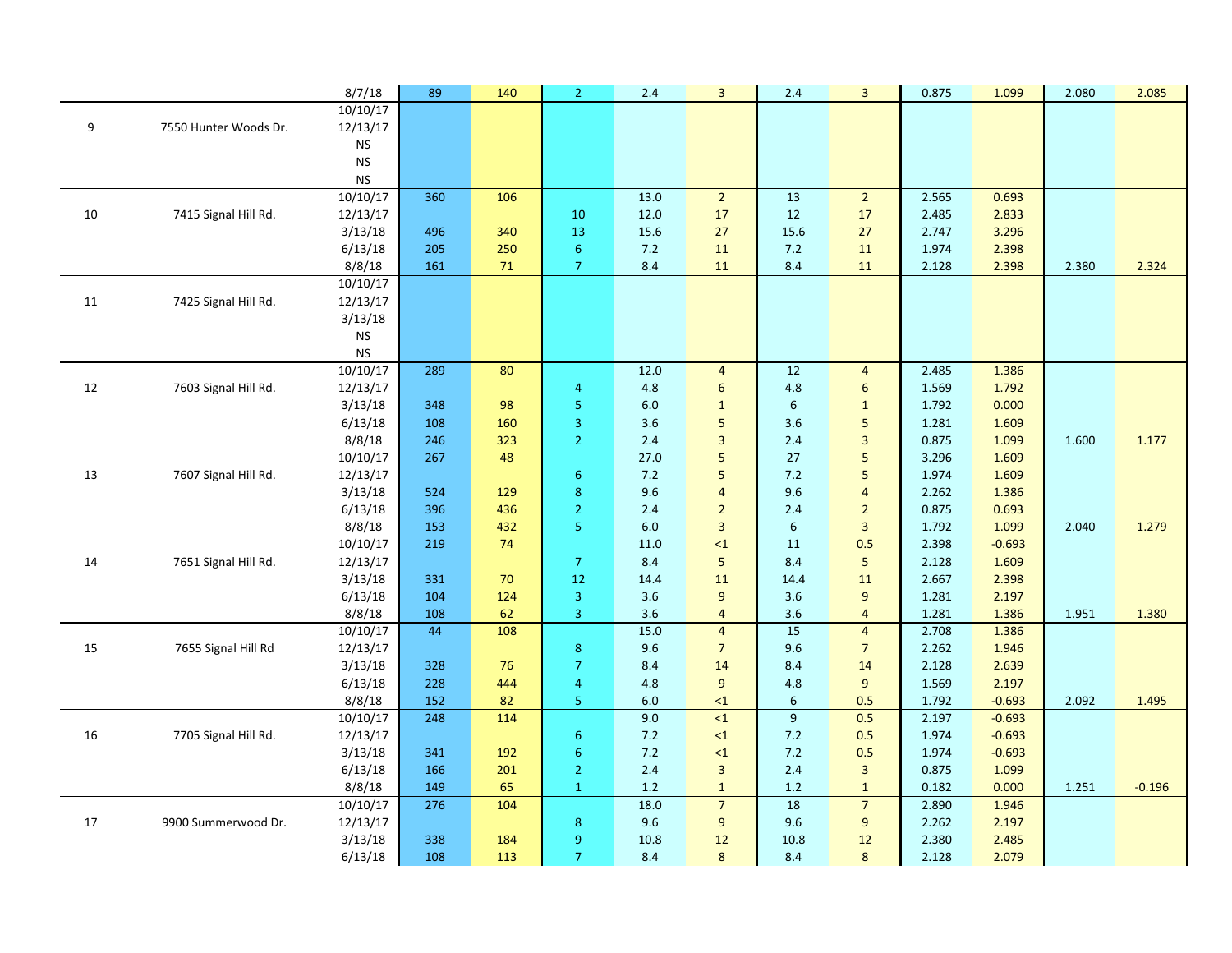|    |                       | 8/8/18                  | 87               | 24  | 14                    | 16.8             | $\overline{7}$          | 16.8             | $\overline{7}$          | 2.821 | 1.946    | 2.496 | 2.131 |
|----|-----------------------|-------------------------|------------------|-----|-----------------------|------------------|-------------------------|------------------|-------------------------|-------|----------|-------|-------|
| 18 | 9910 Summerwood Dr.   | <b>NS</b>               |                  |     |                       |                  |                         |                  |                         |       |          |       |       |
|    |                       | <b>NS</b>               |                  |     |                       |                  |                         |                  |                         |       |          |       |       |
|    |                       | <b>NS</b>               |                  |     |                       |                  |                         |                  |                         |       |          |       |       |
|    |                       | <b>NS</b>               |                  |     |                       |                  |                         |                  |                         |       |          |       |       |
|    |                       | 10/10/17                | 254              | 132 |                       | 9.0              | $\overline{3}$          | 9                | $\overline{3}$          | 2.197 | 1.099    |       |       |
| 19 | 9919 Summerwood Dr.   | 12/13/17                |                  |     | $\boldsymbol{6}$      | 7.2              | $\overline{2}$          | $7.2$            | $\overline{2}$          | 1.974 | 0.693    |       |       |
|    |                       | 3/13/18                 | 335              | 108 | $\sqrt{6}$            | $7.2$            | 5                       | 7.2              | 5                       | 1.974 | 1.609    |       |       |
|    |                       | 6/12/18                 | 223              | 62  | 17                    | 20.4             | $6\phantom{a}$          | 20.4             | 6                       | 3.016 | 1.792    |       |       |
|    |                       | 8/8/18                  | 221              | 40  | $\overline{2}$        | 2.4              | $\overline{2}$          | 2.4              | $\overline{2}$          | 0.875 | 0.693    | 2.007 | 1.177 |
| 20 | 9920 Summerwood Dr.   | <b>NS</b>               |                  |     |                       |                  |                         |                  |                         |       |          |       |       |
|    |                       | <b>NS</b>               |                  |     |                       |                  |                         |                  |                         |       |          |       |       |
|    |                       | <b>NS</b>               |                  |     |                       |                  |                         |                  |                         |       |          |       |       |
|    | 9930 Summerwood Dr.   | ${\sf NS}$<br><b>NS</b> |                  |     |                       |                  |                         |                  |                         |       |          |       |       |
| 21 |                       | <b>NS</b>               |                  |     |                       |                  |                         |                  |                         |       |          |       |       |
|    |                       | <b>NS</b>               |                  |     |                       |                  |                         |                  |                         |       |          |       |       |
|    |                       | <b>NS</b>               |                  |     |                       |                  |                         |                  |                         |       |          |       |       |
|    |                       | 10/10/17                | 233              | 60  |                       | 19.0             | $\leq 1$                | 19               | 0.5                     | 2.944 | $-0.693$ |       |       |
| 22 | 9939 Summerwood Dr.   | 12/13/17                |                  |     | $\overline{4}$        | 4.8              | $\overline{2}$          | 4.8              | $\overline{2}$          | 1.569 | 0.693    |       |       |
|    |                       | 3/13/18                 | 434              | 134 | 5 <sub>1</sub>        | 6.0              | $\mathbf{1}$            | $\boldsymbol{6}$ | $\mathbf{1}$            | 1.792 | 0.000    |       |       |
|    |                       | 6/12/18                 | 312              | 100 | $6\phantom{1}6$       | 7.2              | $\overline{2}$          | 7.2              | $\overline{2}$          | 1.974 | 0.693    |       |       |
|    |                       | 8/7/18                  | 44               | 53  | $\mathbf{1}$          | 1.2              | $\overline{2}$          | 1.2              | $\overline{2}$          | 0.182 | 0.693    | 1.692 | 0.277 |
|    |                       | 10/10/17                | 217              | 160 |                       | 19.0             | 8                       | 19               | $\boldsymbol{8}$        | 2.944 | 2.079    |       |       |
| 23 | 9940 Summerwood Dr.   | 12/13/17                |                  |     | $\boldsymbol{9}$      | 10.8             | $\overline{4}$          | 10.8             | $\overline{4}$          | 2.380 | 1.386    |       |       |
|    |                       | 3/13/18                 | 309              | 65  | $6\phantom{1}6$       | $7.2$            | $\overline{2}$          | $7.2$            | $\overline{2}$          | 1.974 | 0.693    |       |       |
|    |                       | 6/12/18                 | 164              | 103 | 9                     | 10.8             | 16                      | 10.8             | 16                      | 2.380 | 2.773    |       |       |
|    |                       | 8/7/18                  | 215              | 140 | $\overline{4}$        | 4.8              | $\overline{3}$          | 4.8              | $\overline{3}$          | 1.569 | 1.099    | 2.249 | 1.606 |
|    |                       | 10/10/17                | $\overline{271}$ | 178 |                       | $\frac{16.0}{ }$ | 8                       | 16               | $\boldsymbol{8}$        | 2.773 | 2.079    |       |       |
| 24 | 9949 Summerwood Dr.   | 12/13/17                | 309              | 65  | 12                    | 14.4             | 10                      | 14.4             | 10                      | 2.667 | 2.303    |       |       |
|    |                       | 3/13/18                 | 310              | 29  | 13                    | 15.6             | 6                       | 15.6             | 6                       | 2.747 | 1.792    |       |       |
|    |                       | 6/12/18                 | 308              | 358 | $\boldsymbol{7}$      | 8.4              | $\overline{7}$          | 8.4              | $\overline{7}$          | 2.128 | 1.946    |       |       |
|    |                       | 8/7/18                  | 194              | 182 | 2 <sup>1</sup>        | 2.4              | $\overline{2}$          | 2.4              | $\overline{2}$          | 0.875 | 0.693    | 2.238 | 1.763 |
|    |                       | 10/10/17                | 178              | 186 |                       | 15.0             | $\overline{4}$          | 15               | $\overline{4}$          | 2.708 | 1.386    |       |       |
| 25 | 9950 Summerwood Dr.   | 12/13/17                |                  |     | 5 <sub>1</sub>        | 6.0              | $\mathbf{1}$            | $\boldsymbol{6}$ | $\mathbf{1}$            | 1.792 | 0.000    |       |       |
|    |                       | 3/13/18                 | 424              | 294 | $6\phantom{1}6$       | 7.2              | $\leq 1$                | 7.2              | 0.5                     | 1.974 | $-0.693$ |       |       |
|    |                       | 6/13/18                 | 171              | 180 | $\mathsf S$           | $6.0\,$          | $\overline{\mathbf{3}}$ | $\boldsymbol{6}$ | $\overline{\mathbf{3}}$ | 1.792 | 1.099    |       |       |
|    |                       | 8/7/18                  | 201              | 174 | $6\phantom{1}6$       | 7.2              | $\mathbf{1}$            | 7.2              | $\mathbf{1}$            | 1.974 | 0.000    | 2.048 | 0.358 |
|    |                       | 10/10/17                | 259              | 76  |                       | 8.0              | $\mathbf{1}$            | 8                | $\mathbf{1}$            | 2.079 | 0.000    |       |       |
| 26 | 9959 Summerwood Dr.   | 12/13/17                |                  |     | $\overline{4}$        | 4.8              | $\overline{2}$          | 4.8              | $\overline{2}$          | 1.569 | 0.693    |       |       |
|    |                       | 3/13/18                 | 356              | 73  | $6\phantom{1}6$       | 7.2              | $\mathbf{1}$            | 7.2              | $\mathbf{1}$            | 1.974 | 0.000    |       |       |
|    |                       | 6/12/18                 | 128              | 200 | $\overline{4}$        | 4.8              | $\leq 1$                | 4.8              | 0.5                     | 1.569 | $-0.693$ |       |       |
|    |                       | 8/7/18                  | 13               | 150 | 45<br>$\overline{14}$ | 54.0             | $\mathbf{1}$            | 54<br>16.8       | $\mathbf{1}$            | 3.989 | 0.000    | 1.999 | 0.000 |
| 27 | 7560 Hunter Woods Dr. | 12/13/17                |                  |     |                       | 16.8             | $\overline{4}$          |                  | $\overline{4}$          | 2.821 | 1.386    |       |       |
|    |                       | 3/13/18                 | 424              | 50  | $\overline{7}$        | 8.4              | $\overline{2}$          | 8.4              | $\overline{2}$          | 2.128 | 0.693    |       |       |